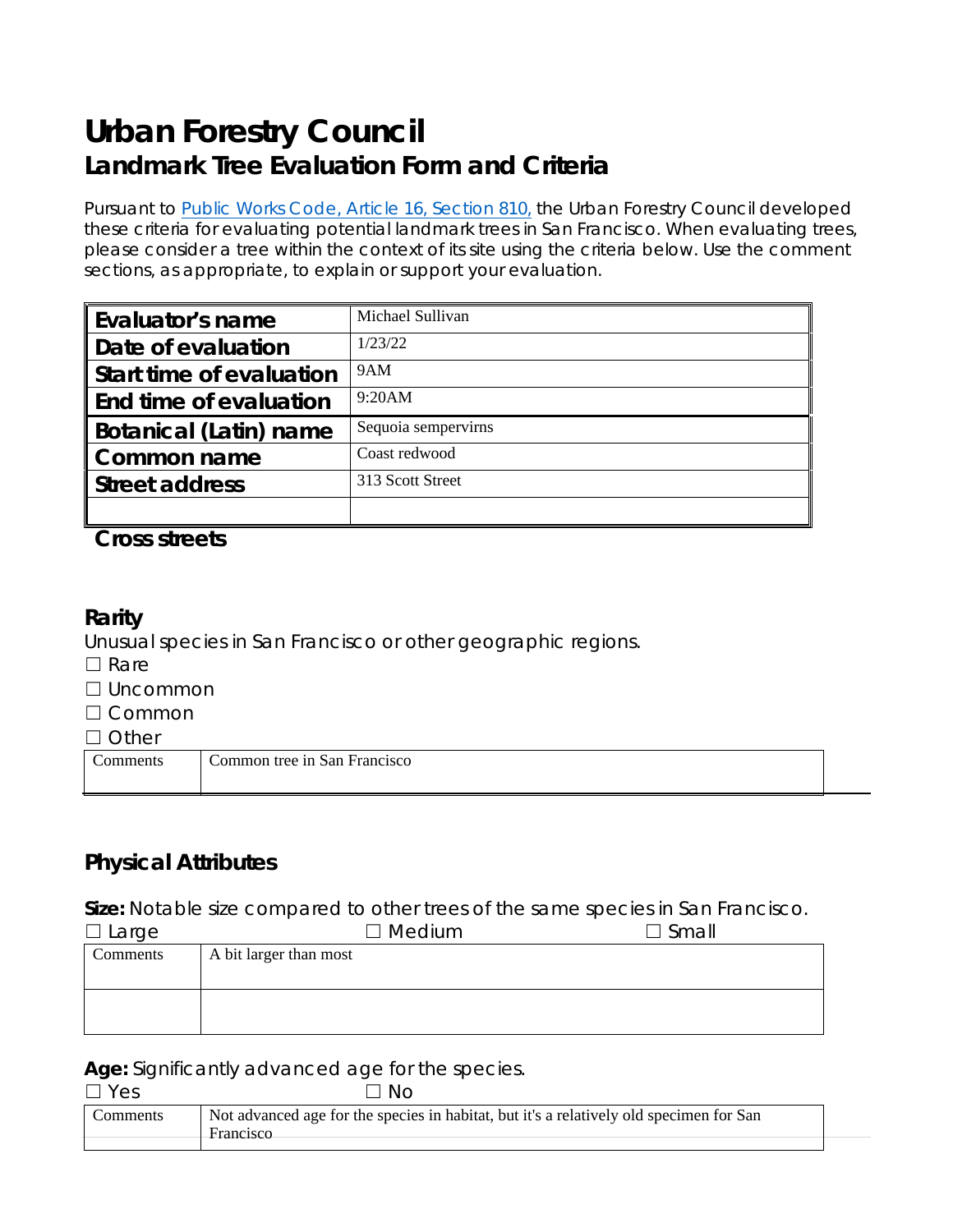Landmark Tree Evaluation Form. Revised 01/05/2022.

1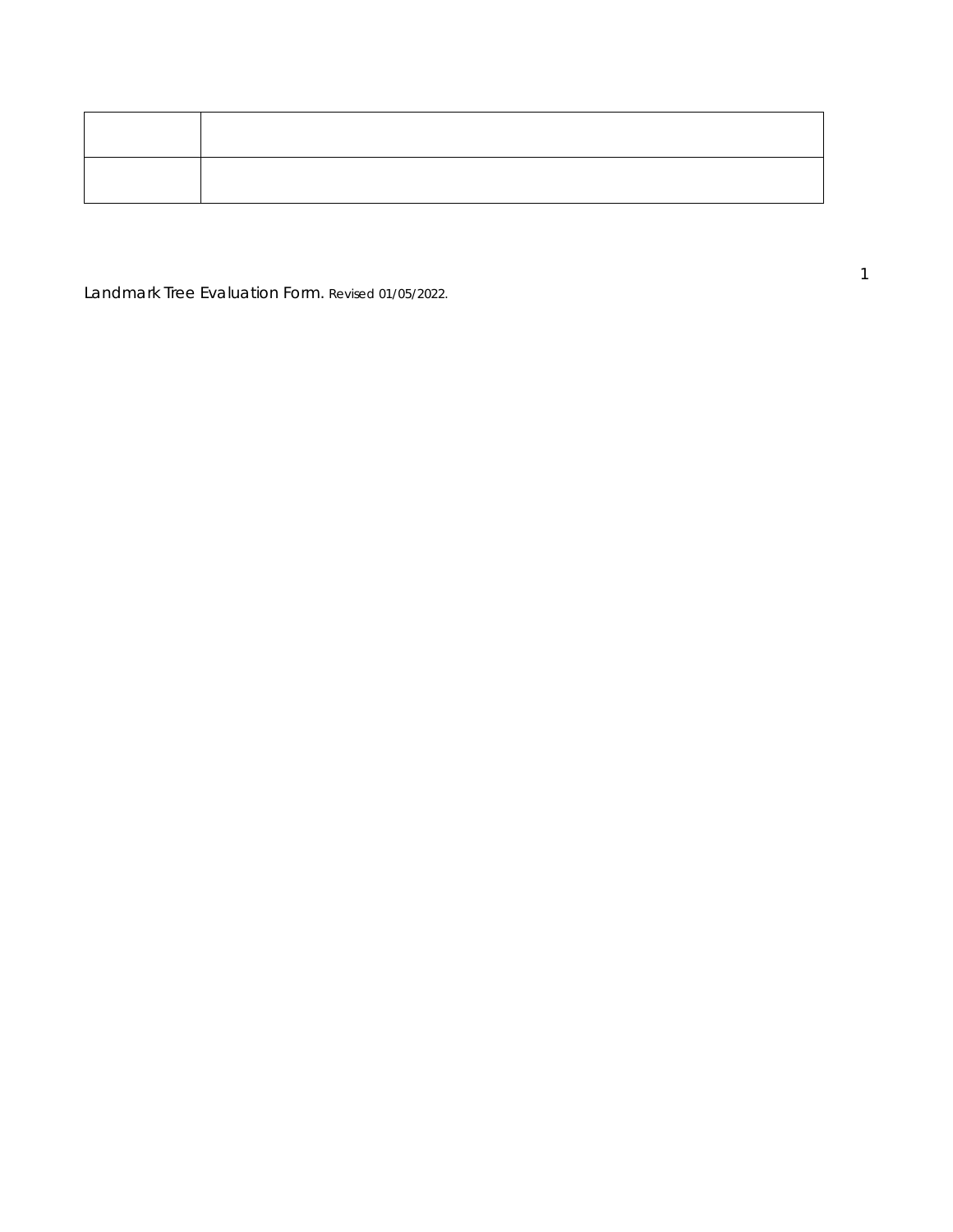**Distinguished form:** Tree is an example of good form for its species, has majestic quality or otherwise unique structure.

| $\exists$ Yes | No                  |
|---------------|---------------------|
| Comments      | Excellent structure |
|               |                     |

**Tree condition:** Consider overall tree health and structure, including hazard potential. □ Good to Excellent

### ☐ Fair to Poor

### ☐ Potential hazard

| Comments <sup>1</sup> | Excellent health and structure; no hazards observed. I believe the physical attributes of this |  |
|-----------------------|------------------------------------------------------------------------------------------------|--|
|                       | tree support a recommendation.                                                                 |  |

### **OVERALL CATEGORY RATING**

|            |                  | Do the physical attributes of this tree support a recommendation for Landmark status? |
|------------|------------------|---------------------------------------------------------------------------------------|
| $\Box$ Yes | $\Box$ Partially | $\Box$ No                                                                             |

# **Historical Attributes**

**Historical association:** Any relation to a historic or cultural building, site, street, person, event, etc.

| $\Box$ Yes | $\Box$ None apparent |  |
|------------|----------------------|--|
| Comments   | None apparent.       |  |

### **Profiled in a publication or other media for its historic value:** Tree has received coverage in print, internet, media, etc. Attach documentation or provide links if

appropriate.

| $\Box$ Yes | $\Box$ Unknown                                                                           |
|------------|------------------------------------------------------------------------------------------|
| Comments   | None. I don't believe that the historic attributes support a recommendation for landmark |
|            | status                                                                                   |

### **OVERALL CATEGORY RATING**

|            | Do the historic attributes of this tree support a recommendation for Landmark status? |           |
|------------|---------------------------------------------------------------------------------------|-----------|
| $\Box$ Yes | $\Box$ Partially                                                                      | $\Box$ No |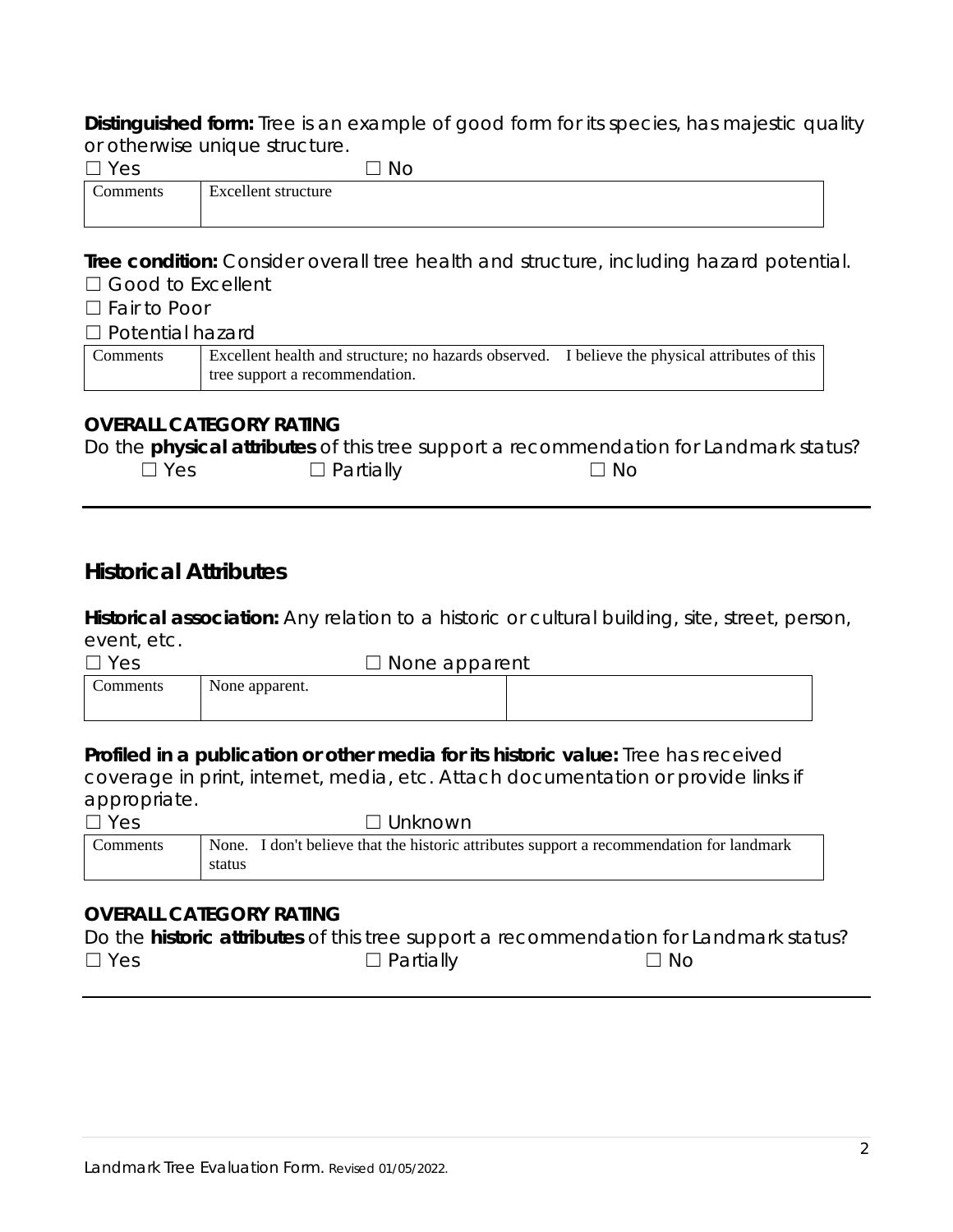# **Environmental Attributes**

#### **Prominent landscape feature:** A striking and outstanding natural feature.

| $\Box$ Yes | $\sqsupset$ No |
|------------|----------------|
| Comments   | yes            |
|            |                |

#### **Low tree density:** Tree exists in a neighborhood with very few trees.

| $\Box$ Low      | $\Box$ Moderate                        | $\Box$ High |
|-----------------|----------------------------------------|-------------|
| <b>Comments</b> | No - lots of trees in the neighborhood |             |

**Interdependent group of trees:** This tree is an integral member of a group of trees and removing it may have an adverse impact on the adjacent trees.

| $\neg$ Yes | No |
|------------|----|
| Comments   | no |
|            |    |

#### **Visible or accessible from public right-of-way:** High visibility and/or accessibility.

| $\Box$ Yes | No |
|------------|----|
| Comments   | no |
|            |    |

**High traffic area:** Tree is in an area that has a large volume of vehicle, bike, or pedestrian traffic and has a potential traffic-calming effect.

| $\Box$<br>Yes | _____<br>___<br><b>No</b> |
|---------------|---------------------------|
| Comments      | no                        |
|               |                           |

**Important wildlife habitat:** Species has a known relationship with wildlife to which it provides food, shelter, nesting potential, etc.

| $\Box$ Yes | ∃ No                                                                                        |
|------------|---------------------------------------------------------------------------------------------|
| Comments   | Yes, as a Bay Area native, I suppose so - although I don't know that redwoods existed in SF |
|            | in pre-European times                                                                       |

### **Erosion control:** Tree prevents soil erosion.

| $\exists$ Yes | . .<br>No |
|---------------|-----------|
| Comments      | no        |
|               |           |

### **Wind or sound barrier:** Tree reduces wind speed or mitigates undesirable noise.

| $\Box$ Yes | No  |
|------------|-----|
| Comments   | No. |